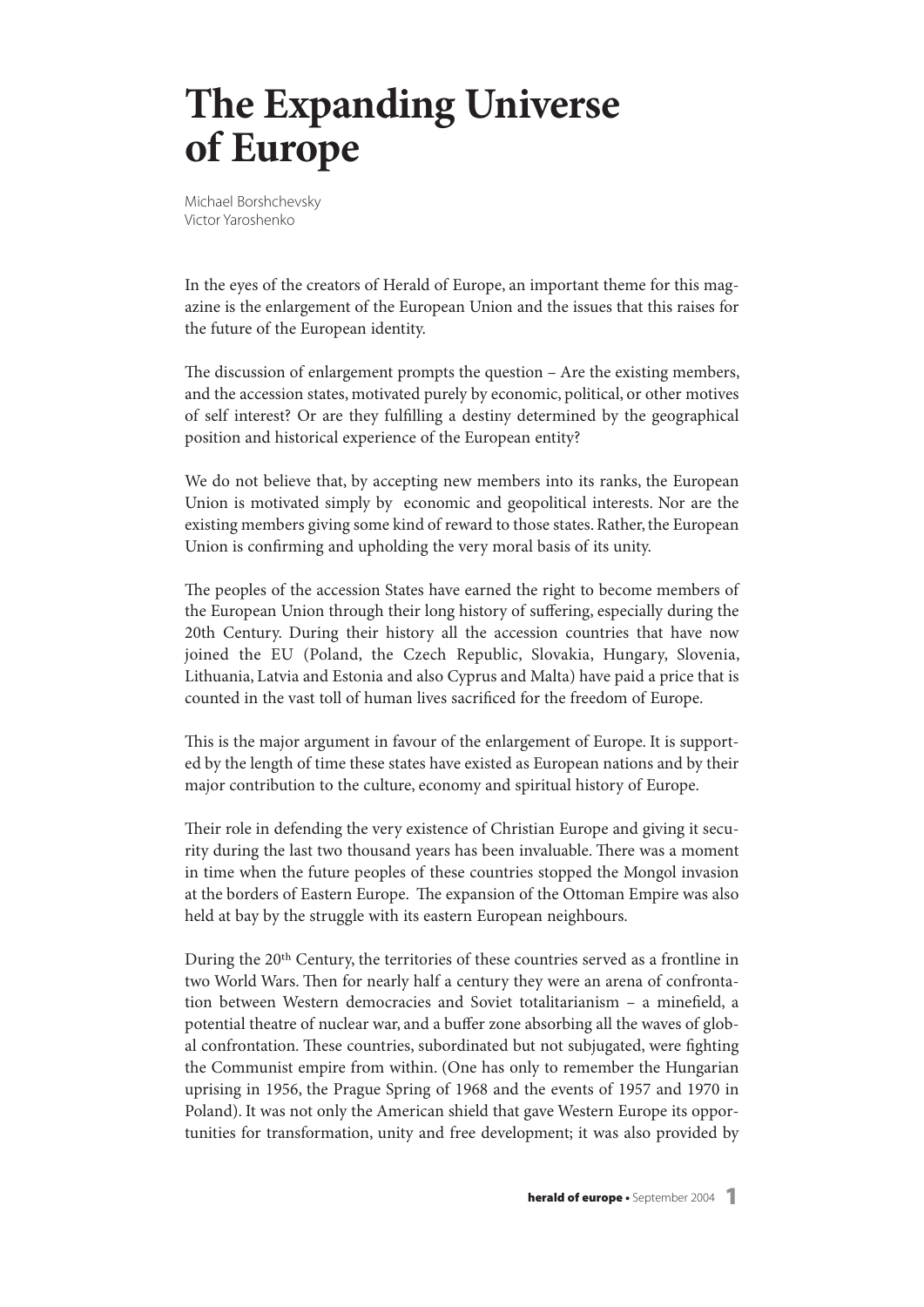the unstoppable magnetism, the attraction it held for the countries of Eastern Europe.

The fulfilment of this destiny however presents new problems.

Geographically, Europe has not changed. Politically, Europe has moved eastwards, right up to the borders with Russia, Belarus and Ukraine. This puts onto the agenda a set of difficult questions of interaction with these countries and the prospects for their European integration. Without such integration this advance to the East only serves to increase the pressure at the borders between continents and presages future problems.

The enlargement of Europe is an enlargement of the influence of European values: democracy, freedom, human rights, tolerance and diversity. It also calls into question the relationship between European and Euro-Atlantic values, including those of North America, such as a deep democratic tradition, individualism, local selfgovernance, and religious pluralism.

\*\*\*

However, these moral and spiritual issues should not overshadow the real day-today challenges faced by the negotiators.

There are also mundane, practical problems resulting from the enlargement of the European Union. Most of them are similar in nature to those encountered, in one way or another, by all countries that have joined the EU at a later stage than the original six. Problems of applying new laws and regulations, developing trade relations and especially finding their own place within the economic infrastructure and the labour market. There will also be conflicts between regional development and the need for structural reform. Each country has to position itself both in the European and world markets. It has to determine its pricing policies. To what extent are they subject to pan-European standards and regulations and to what extent are they to be based on specific interests in the market and groups of influence within their own country. Countries have to adapt to a vast body of legislation regulating trade, banking, workers' rights, students, young people and pensioners.

Is the EU at risk of being divided into "age zones" where some regions will have a high concentration of education and science, or industry and production while others have an agrarian workforce or a high concentration of pensioners? At the present stage, perhaps the most important task for each new Member State is to find its role and place in the EU and to identify the pros et cons of integration. In doing so it should take account not only into its own interests, but also into its contribution to the future development of the Union as a whole. Inevitably there will be many conflicting interests to be taken into account in resolving these problems.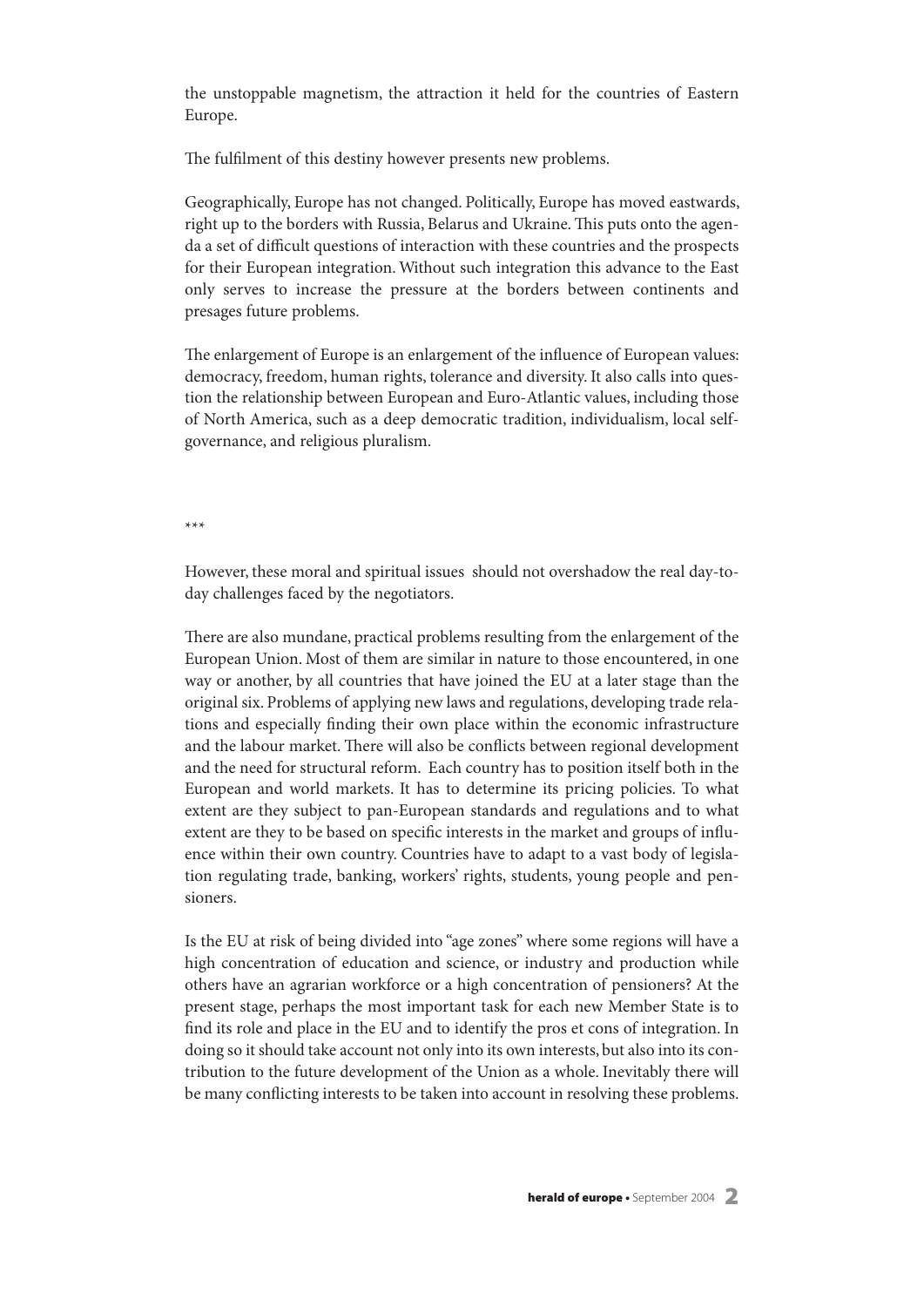One key issue is to what extent the people of there countries will be involved as opposed to the political elite.

The need for strategic re-thinking of their role in the EU will confront the new Member States, and particularly their citizens with the question: to what extent do the commonly accepted "European values" coincide or conflict with their national values, way of life, cultural and religious traditions. (This question is especially acute in the case of Turkey and explains why there is a heated debate on the question of Turkey's eligibility for membership of the EU).

What is 'Europeanism' and what is to be Europe's current and, more particularly, future role in a world where global development will bring about an increasingly dramatic reduction in Europe's economic, demographic and military importance? Looking at the internal situations within the new Members of the Union, it is difficult to judge whether public opinion, or indeed the political elites who initiated and negotiated European membership, can provide an answer to this question.

The actual decision on joining the EU is historic to a much larger extent than it might appear from the viewpoint of today's problems. Experience has shown that where the European route has been chosen with the approval of society as a whole, that in itself serves as a powerful factor for economic growth and political development. One of the main positive benefits for the new members of the EU is that membership automatically provides powerful blocking systems against the possible restoration of any form of autocratic regime or dictatorship in those countries during the difficult epoch of reforms and beyond. Citizens of those countries are gaining freedom and democracy in the European sense of those words, guaranteed by European standards of political life.

\*\*\*

There are however threats to the pursuit of this unity from internal and external pressures.

The current enlargement is taking place during one of the most difficult and dramatic times since the Second World War. Questions concerning the wholeness of Europe and Euro-Atlantic worlds are at issue, together with questions on the adequacy of universal European values. It is no coincidence that a strongly manifested discord appeared between its members on issues of relations with the rest of the world and primarily with the USA.

Not without difficulty, Europe is moving towards some sort of unity on important issues concerning global policy, the fight against terrorism, the Israeli-Palestinian conflict, the situation in Iraq, participation in the anti-terrorist coalition, internal policies on migration and Islamic culture.

However, the populism of European governments, the dependence on weak consensuses of public opinion in many countries, the very structures of political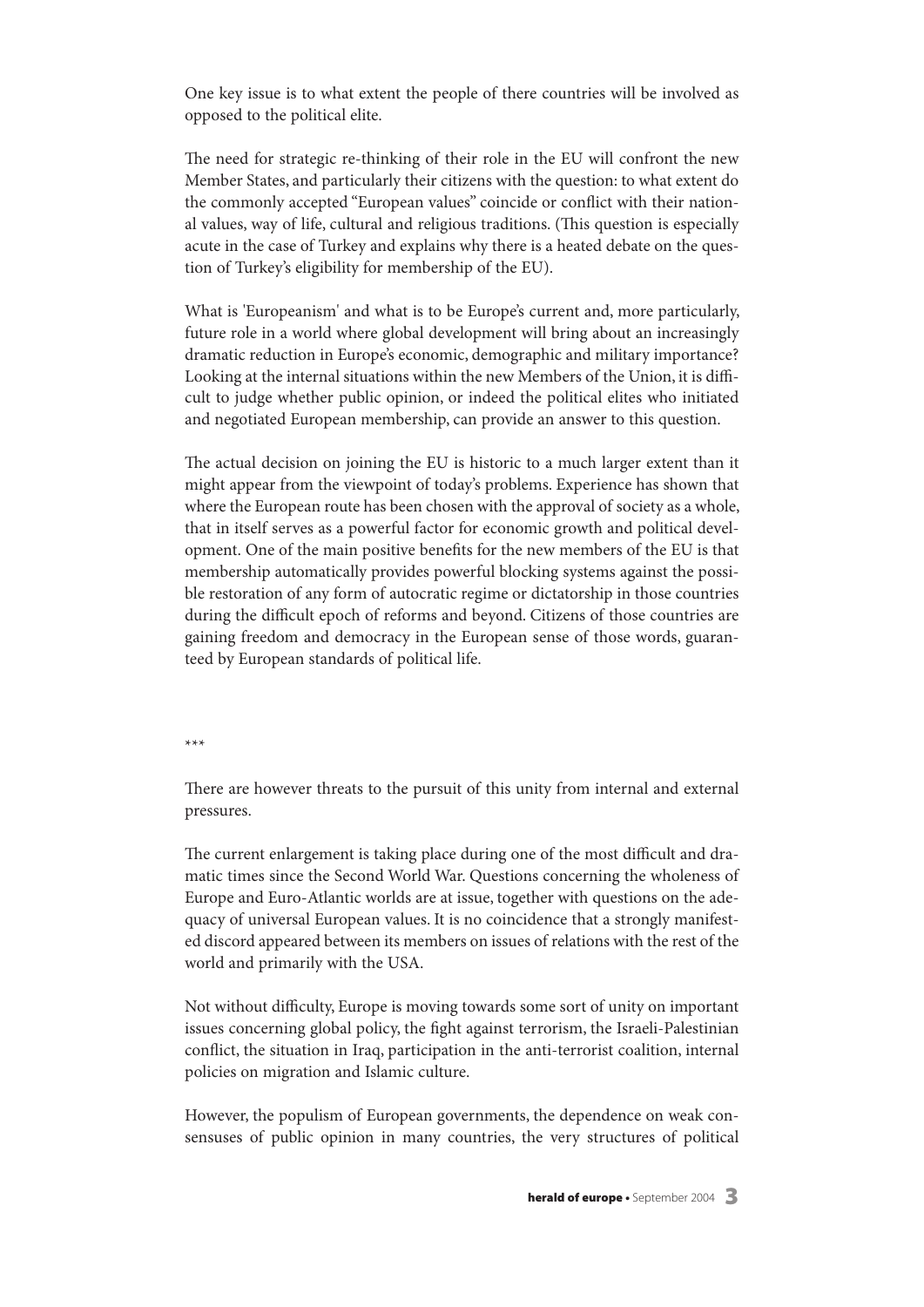machinery are limiting Europe's ability to form a united view on global policy, putting at risk its ability to retain its position of importance on the world stage.

This remains an unanswered question for the future, how far these inhibiting forces will lead to the erosion of moves to European unity.Against a backdrop of provocative actions by terrorist cells and groups, Islamic fundamentalist and antiglobalist ideologists,who are propagating the seizure of Europe,the risks are great.

## **Values and attitudes**

What do we mean when we speak of the essence of Europe and European values?

For example – what is Europe? How is is interpreted today by politicians and artists, businessmen and clerics, the military and, most important of all, by school children, students and young people from the 50 or so countries that make up Europe – not just the 15 plus 10, EU Members?

What meaning does Europe hold for people in USA and Asia, in Muslim and Buddhist countries, in Africa and Latin America? Which values do they accept and which do they reject? How is Europe seen by Europe's citizens, as opposed to the views of the bureaucrats of Brussels? Do they think of themselves as European or, perhaps increasingly, as Scottish, Bavarian or Catalan?

How does the drive for European unity co-exist with the trend towards independence for regions, cities, districts and subcultures?

Last but not least,what about the invisible Europe, unseen by the prosperous political Europe and unreported on the Euronews? That non-Europe that is growing within European cities - the Arab, Asian, African, Chinese, Albanian, Kurdish and Turkish Europe?

## **Movements and change**

Europe rich and poor, growing and withering.

The competitive ability of Europe with its social economies against the backdrop of a dynamic but poor and rigidly cruel world.

Tolerance and claustrophobia, dynamism and conservatism which might be more truthfully called ostracism. Tolerance has become the religious and social norm. And yet alongside it is an obnoxious and arrogant rejection of anything alien, even to the point where the seeds of a new Fascism are begining to sprout.

Nazism – is it the past or the future? Hooligans, anti-globalists, Euro-Islamists, million-strong masses of new Brownshirts and Reds, is it all a malady or a Carnival?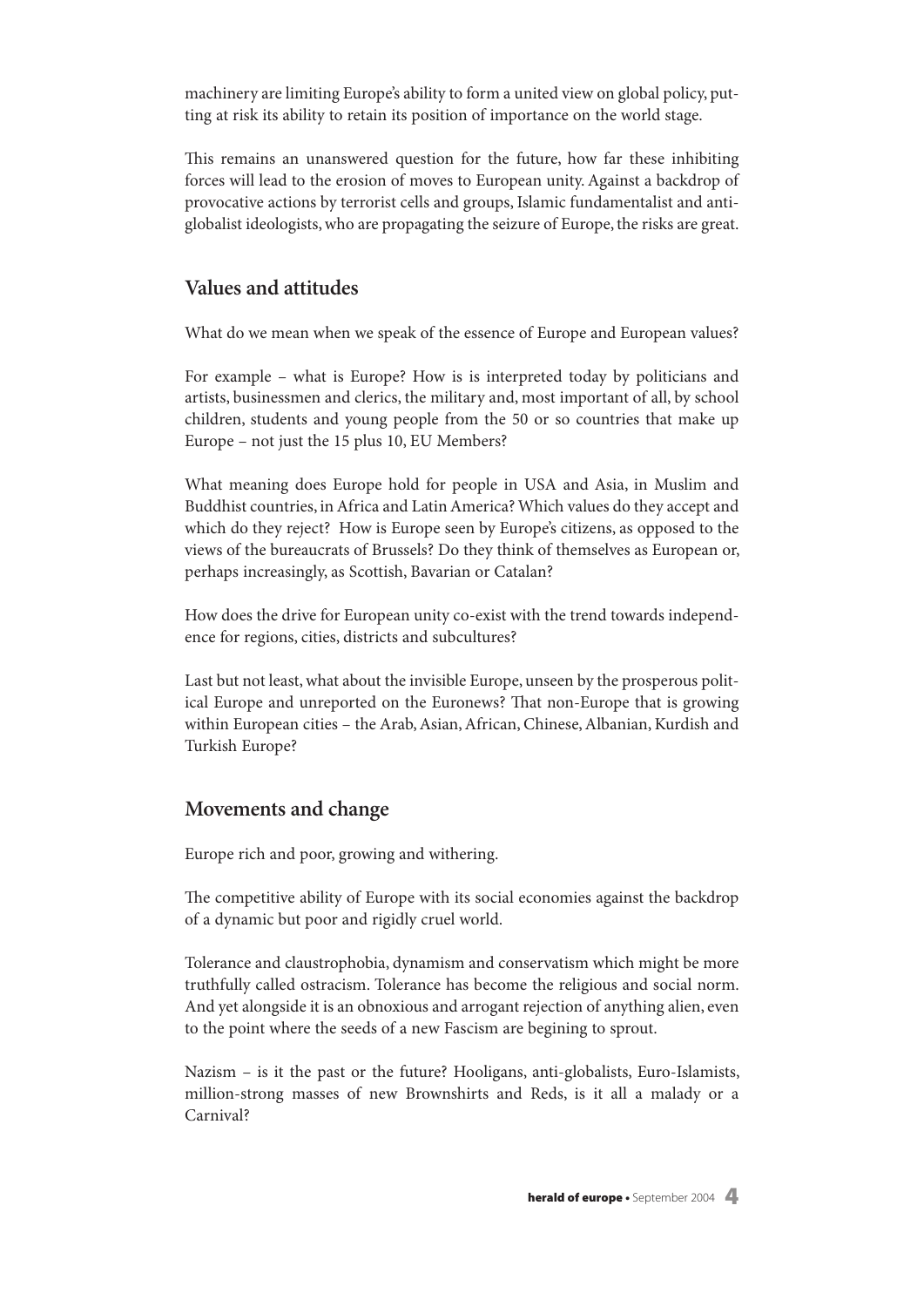To what extent are the maladies of Russia the maladies of Europe and vice versa?

What would be the fate of Europe if, at its borders, new regimes were to appear, regimes that negated European values and freedoms?

Young people – what kind of Europe is chosen by those who do not take part in elections and referendums? Who are the people that would like to bury the "liberal-humanist project"?

Hot spots of Europe – the Balkans and the Caucasus. Separatists... The single labour market and the difficulties of its application. Ecological problems, conflicts between global and regional and corporate interests. The ecological crisis as a crisis of mistrust.

How does the enthusiasm of European bureaucrats relate to the real self-perception of Europeans from different countries, towns and regions?

How do old Europe and new Europe inter-relate? What messages do the new Member States of the EU and those that remain outside its borders whisper into the ear of their European neighbours - Russia, Turkey, Ukraine, Moldova, Belorus and Serbia? Unloved, uncomfortable, dangerous, not sufficiently European, yet similar and familiar like old friends.

What is "European Security", in this new reality of a larger Europe and a larger world? In London, Palestinians and Jews, Russians and Chechens, Serbs and Albanians live together peacefully. Why do they kill each other back in their homelands?

Islamic Europe – a new reality and a new challenge, even though a look into the past shows that this is not the first time this has happened in Europe.

Herald of Europe – the new pan-European magazine in English – is not a translation of the Russian edition of the Herald of Europe (Vestnik Evropy) nor is it an English language version.

It is principally a new project designed for readers from Europe and elsewhere, to examine aspects of the development of Europe and its role in the world. The range of opinions represented in the magazine may well be opposing and even contradictory.

We envisage the magazine as a forum for the discussion of European politics, culture and development.

As our reader will see, the first issue consists, largely but not solely, of materials by British and Russian contributors. On one hand, this might be seen as a coincidence; on the other hand, we would like to see it as having deliberate significance.

Britain and Russia recently marked 450 years of diplomatic relations between their two countries. Both States have long traditions but their histories have been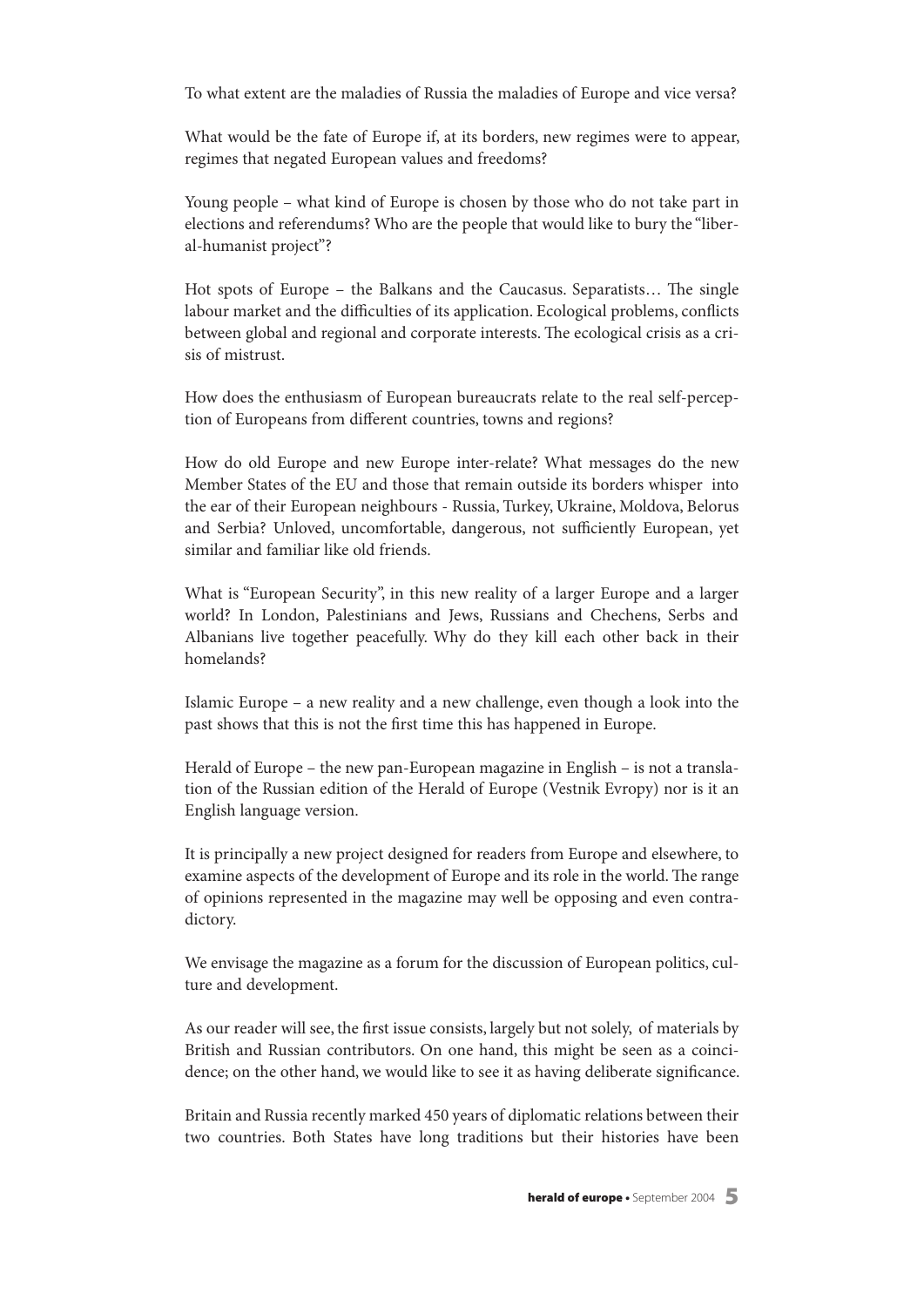markedly different. An interesting common feature is that both have been Imperial powers on the world stage but, in relation to Europe, both Britain and Russia have seen themselves as outsiders. That is, perhaps, why the British and Russian analysis of Europeanism and everything that exists in the space between Britain and Russia is characterised by a certain distance, sometimes a cold and jealous estrangement, sometimes a passionate drive for closeness to the point of merger.

Our magazine is being launched as a predominantly British-Russian publication, but we hope that from issue to issue it will be enriched by contributions from countries, possibly not even European, East and West of Britain and Russia.

We see Herald of Europe as a magazine for open and honest discussion of the very essence of Europe, its role in the world and European values. To a certain extent these values have become universal and global.

On the other hand it is tempting to see Europe "from the side-lines", embroded in the contradiction and danger, that every new generation and new century brings.

Today the world, and even"cosy Europe", are facing new challenges and new crises. To see these, to grasp, identify and describe them are all aspirations of this magazine.

\*\*\*

Nikolai Karamzin, the great Russian historian and educator, formulated with the very name of his magazine a completely new historic aim – that of Europe. He saw Europe as a unified cultural space, at a time when no-one else saw it in that way.

He published a notice in the newspaper the Moscow Journal:

"From the forthcoming January of 1802 I intend to publish a Journal under the name the Herald of Europe that will be the quintessence of twelve of the best English, French and German journals. Literature and Politics will make up the major part of it".

This task seemed naively simple. But Karamzin was joining together something that had never been joined before and moreover,something that (at the time of the Napoleonic Era) involved antagonism, confrontation, and conflict.